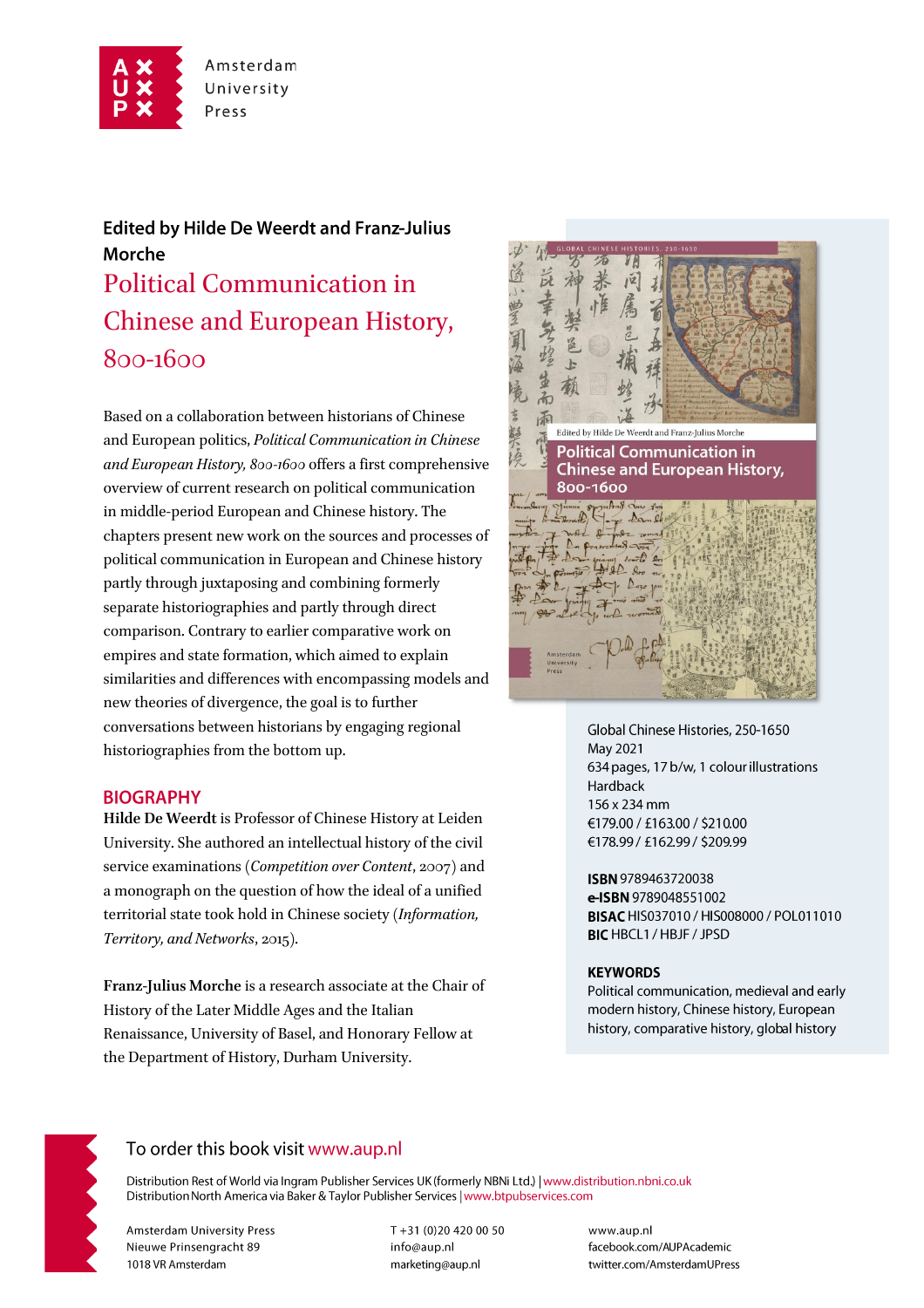

## **TABLE OF CONTENTS**

#### **ACKNOWLEDGMENTS**

### **INTRODUCTION (Hilde DE WEERDT and Franz-Julius MORCHE)**

#### **PART I: COMMUNICATION AND THE FORMATION OF POLITIES**

1 TOWARDS A COMPARATIVE HISTORY OF POLITICAL COMMUNICATION, C.1000-1500 (Hilde DE WEERDT and John WATTS)

2 ADMINISTRATIVE ELITES AND POLITICAL CHANGE (Christian LAMOUROUX and Filippo RONCONI) 2.1 FRAGMENTATION AND FINANCIAL RECENTRALIZATION: THE EMERGENCE OF THE FOUR GENERAL COMMANDS (1127-1165) (Christian LAMOUROUX)

2.2 ADMINISTRATIVE ELITES AND THE 'FIRST PHASE OF BYZANTINE HUMANISM': THE ADOPTION OF THE MINUSCULE IN BOOK PRODUCTION AND THE ROLE OF THE STOUDIOS MONASTERY (Filippo RONCONI)

3 LANGUAGE AND POLITICAL COMMUNICATION IN FRANCE AND ENGLAND (TWELFTH TO FIFTEENTH CENTURIES) (Jean-Philippe GENET)

### **PART II: LETTERS AND POLITICAL LANGUAGES**

4 POLITICAL COMMUNICATIONS, NETWORKS AND TEXTUAL EVIDENCE: A CROSS-CULTURAL COMPARATIVE APPROACH TO WRITTEN SOURCES USING LETTER COLLECTIONS (Julian HASELDINE) 5 LATIN AND CLASSICAL CHINESE EPISTOLOGRAPHIC COMMUNICATION IN COMPARATIVE PERSPECTIVE (Beverly BOSSLER and Benoît GRÉVIN)

6 YAO MIAN'S LETTERS: THE EPISTOLARY NETWORKS OF A LATE SONG LITERATUS (Beverly BOSSLER)

### **PART III: COMMUNICATION AND POLITICAL AUTHORITY**

7 COMMUNICATION AND EMPIRE: BYZANTIUM IN PERSPECTIVE (Mark WHITTOW (¿)) 8 GIVING THE PUBLIC DUE NOTICE IN SONG CHINA AND RENAISSANCE ROME (Patricia EBREY and Margaret MESERVE)

9 THE PRINTERS' NETWORKS OF CHEN QI (1186-1256) AND ROBERT ESTIENNE (1503-1559): A MICRO-COMPARATIVE APPROACH TO POLITICAL DEPENDENCE AND CENSORSHIP (CHU Ming Kin and Franz-Julius MORCHE)



## To order this book visit www.aup.nl

Distribution Rest of World via Ingram Publisher Services UK (formerly NBNi Ltd.) | www.distribution.nbni.co.uk Distribution North America via Baker & Taylor Publisher Services | www.btpubservices.com

**Amsterdam University Press** Nieuwe Prinsengracht 89 1018 VR Amsterdam

T+31 (0)20 420 00 50 info@aup.nl marketing@aup.nl

www.aup.nl facebook.com/AUPAcademic twitter.com/AmsterdamUPress